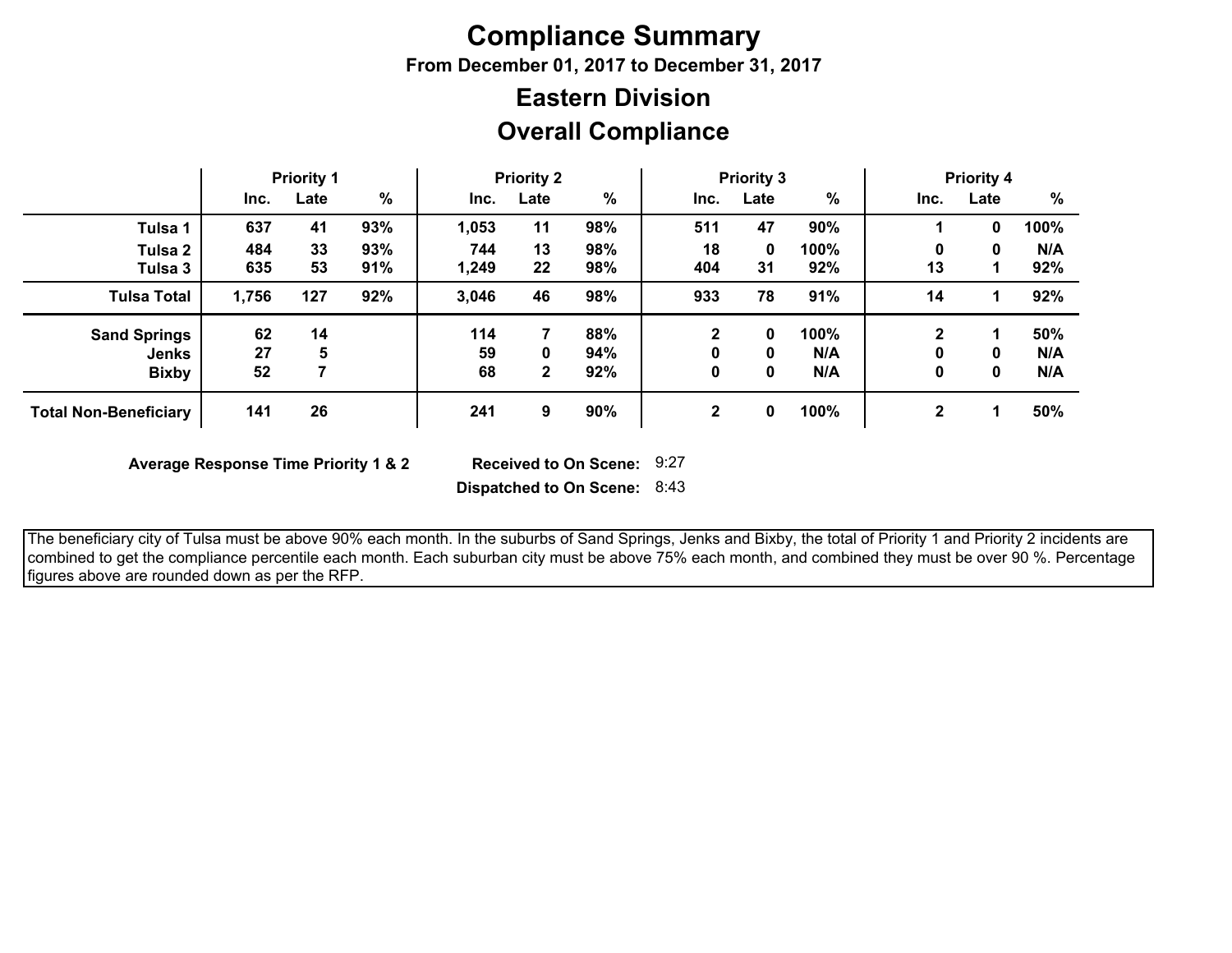## **Compliance Summary**

**From December 01, 2017 to December 31, 2017**

#### **Overall Compliance Western Division**

|                               | <b>Priority 1</b> |              | <b>Priority 2</b> |       |              | <b>Priority 3</b> |      |             |               | <b>Priority 4</b><br>%<br>Inc.<br>Late<br>12<br>100%<br>0 |              |      |
|-------------------------------|-------------------|--------------|-------------------|-------|--------------|-------------------|------|-------------|---------------|-----------------------------------------------------------|--------------|------|
|                               |                   | Inc. Late    | $\%$              | Inc.  | Late         | %                 | Inc. | Late        | $\frac{9}{6}$ |                                                           |              |      |
| <b>Oklahoma City 1</b>        | 1,003             | 67           | 93%               | 1,506 | 28           | 98%               | 421  | 12          | 97%           |                                                           |              |      |
| <b>Oklahoma City 2</b>        | 985               | 126          | 87%               | 1,469 | 39           | 97%               | 252  | 11          | 95%           | 3                                                         | 0            | 100% |
| Edmond                        | 150               | 20           | 86%               | 226   | 7            | 96%               | 70   | 5           | 92%           | 0                                                         | 0            | N/A  |
| <b>Total OKC &amp; Edmond</b> | 2,138             | 213          | 90%               | 3,201 | 74           | 97%               | 743  | 28          | 96%           | 15                                                        | 0            | 100% |
| <b>Warr Acres</b>             | 33                | 3            |                   | 41    | 0            | 95%               | 0    | $\mathbf 0$ | N/A           | $\mathbf{0}$                                              | 0            | N/A  |
| <b>Bethany</b>                | 88                |              |                   | 112   | 3            | 95%               | 0    | 0           | N/A           |                                                           | $\mathbf{0}$ | 100% |
| <b>Mustang</b>                | 36                | 15           |                   | 48    | $\mathbf{2}$ | 79%               | 10   | 1.          | 90%           | $\bf{0}$                                                  | 0            | N/A  |
| <b>The Village</b>            | 25                | $\mathbf{2}$ |                   | 40    | 1            | 95%               | 0    | 0           | N/A           | $\bf{0}$                                                  | 0            | N/A  |
| <b>Nichols Hills</b>          | $\mathbf{2}$      | 0            |                   | 9     | 0            | 100%              | 0    | 0           | N/A           | 0                                                         | $\mathbf 0$  | N/A  |
| <b>Total Non-Beneficiary</b>  | 184               | 27           |                   | 250   | 6            | 92%               | 10   | 1           | 90%           | 1                                                         | 0            | 100% |
| <b>Piedmont</b>               | 8                 |              |                   | 5     |              |                   | 0    |             |               | 0                                                         |              |      |

**Average Response Time Priority 1 & 2** 

**Dispatched to On Scene:** 9:24 Received to On Scene: 9:54

 The beneficiary cities of Oklahoma City and Edmond must be above 90% each month. In the suburbs of Warr Acres, Bethany, Mustang, The Village, and Nichols Hills, the total of Priority 1 and Priority 2 incidents are combined to get the compliance percentile each month. Each suburban city must be above 75% each month, and combined they must be over 90 %. Percentage figures above are rounded down as per the RFP.